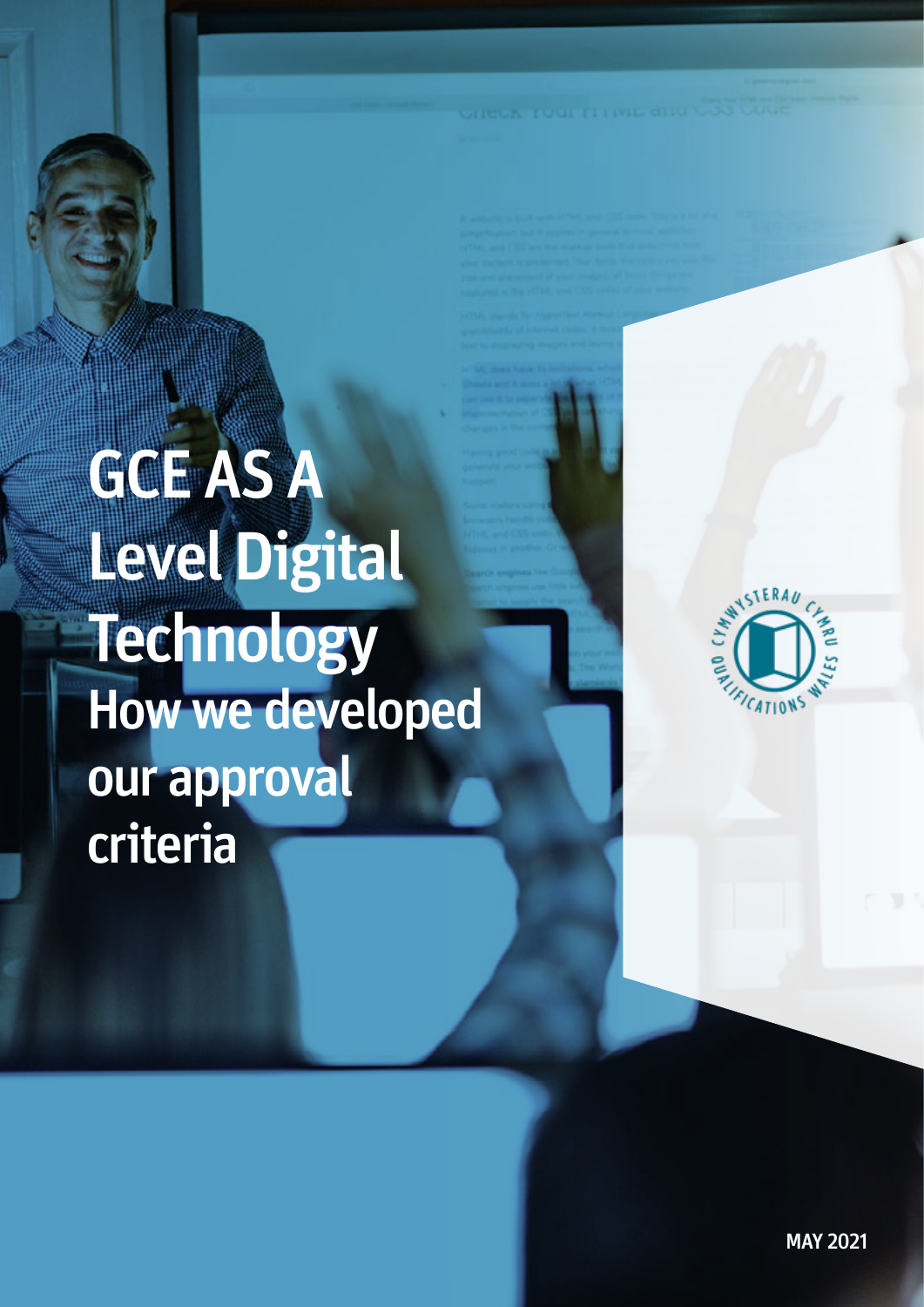# **Introduction**

**In December 2018, we published** *Delivering Digital,* **our review of qualifications, and the qualifications system, in the Information and Communication Technology sector. In the review, we set out a number of actions intended to address the findings of the review. Of these, actions 5 and 6 set out our intentions to develop approval criteria for new GCSE, AS and A level Digital Technology qualifications. Approval criteria are used to determine whether an awarding body's specification and sample assessment materials are compliant with our requirements for qualifications in this subject area.**

**The specification for the new WJEC GCSE Digital Technology qualification was approved in July 2020, and is scheduled to be taught in schools across Wales from September 2021. We anticipate being able to approve the new AS/A level Digital Technology by September 2021. This will ensure that the specifications and sample assessment materials are available to centres 12 months in advance of first teaching, providing sufficient time for centres and teachers to prepare to deliver the qualification from September 2022.** 

**In this document, we explain how we developed and sought feedback on the approval criteria for the new AS/A level Digital Technology. These are the requirements we set for how the new qualification should be designed and assessed.** 

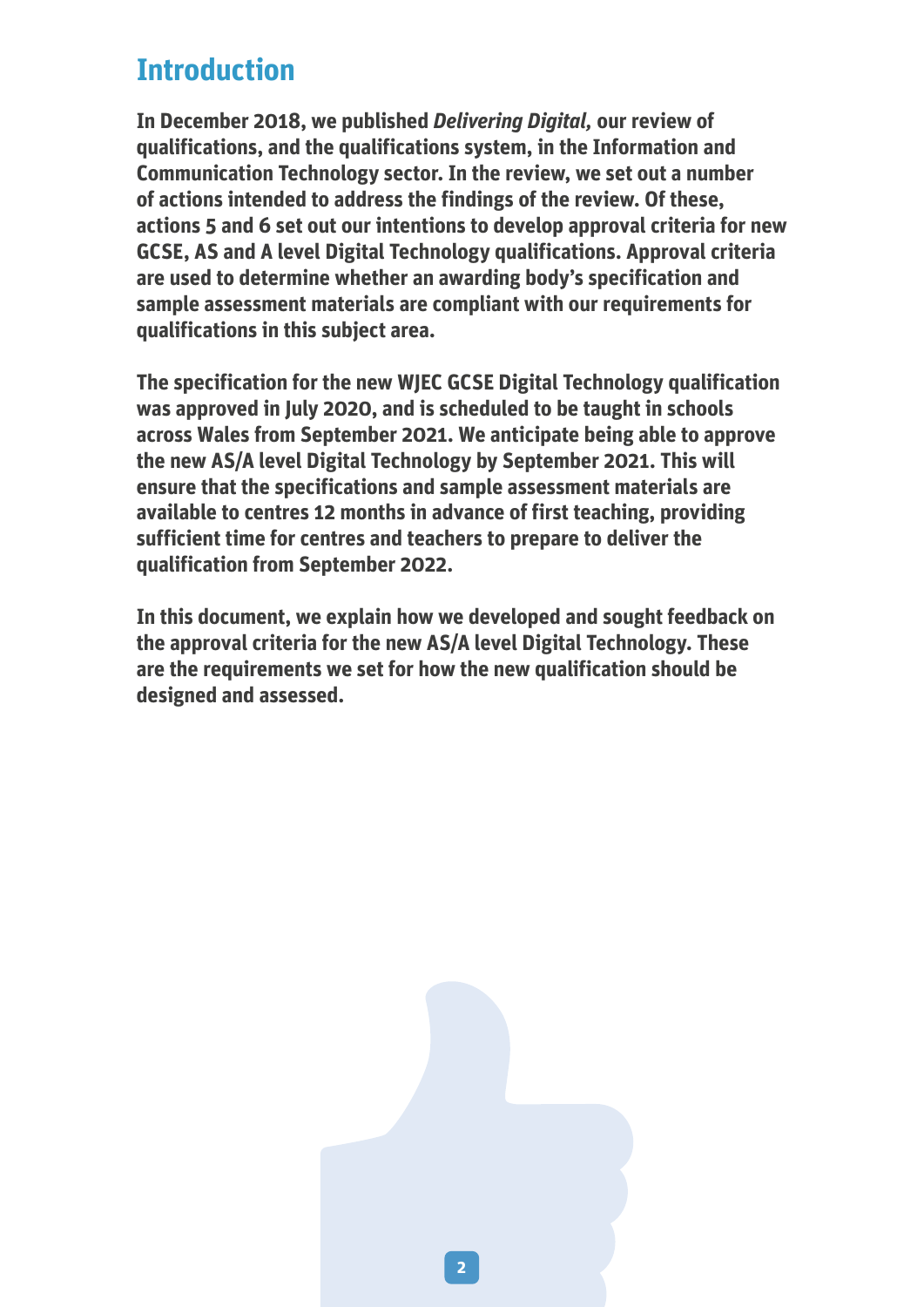# **Working with the sector**

Throughout the development process we have endeavoured to engage with stakeholders as widely and as effectively as possible. We are continually grateful for the support, advice, and guidance that all our stakeholders have offered us, particularly during what has been a very challenging period for the sector. In this section, we provide a brief overview of the ways in which we engaged with stakeholders in order to further refine and develop the approval criteria to ensure that the qualification would be fit for purpose.

## **Development Days**

In March 2019, we held a series of Development Days at venues across Wales for teachers and further education lecturers to share their ideas for the new Digital Technology qualifications. All sessions were well attended and gave attendees a chance to give their views on the proposed aims and objectives, subject content and assessment methods for both the GCSE and AS/A level qualifications.

## **Digital Technology Qualifications Advisory Group**

At the outset of our work to develop the approval criteria, we established the Digital Technology Qualifications Advisory Group (DTQAG) to represent the views of different stakeholders in the sector across Wales. The DTQAG comprises of teacher representatives from each of the regional education consortia, representatives from higher education, further education, employers, and the awarding bodies who expressed an interest in developing the new qualifications. Our sector expert, who has significant experience within the sector, is also a member of this group. During the initial stages of development, the DTQAG took a leading role in determining the aims and objectives for both the GCSE and AS/A level qualifications.

During the latter stages of the approval criteria development process, the DTQAG met regularly in order to test and refine our content and assessment proposals for the AS/A level Digital Technology. This helped ensure that our proposals would result in a qualification that was both fit for purpose and manageable for centres and learners.

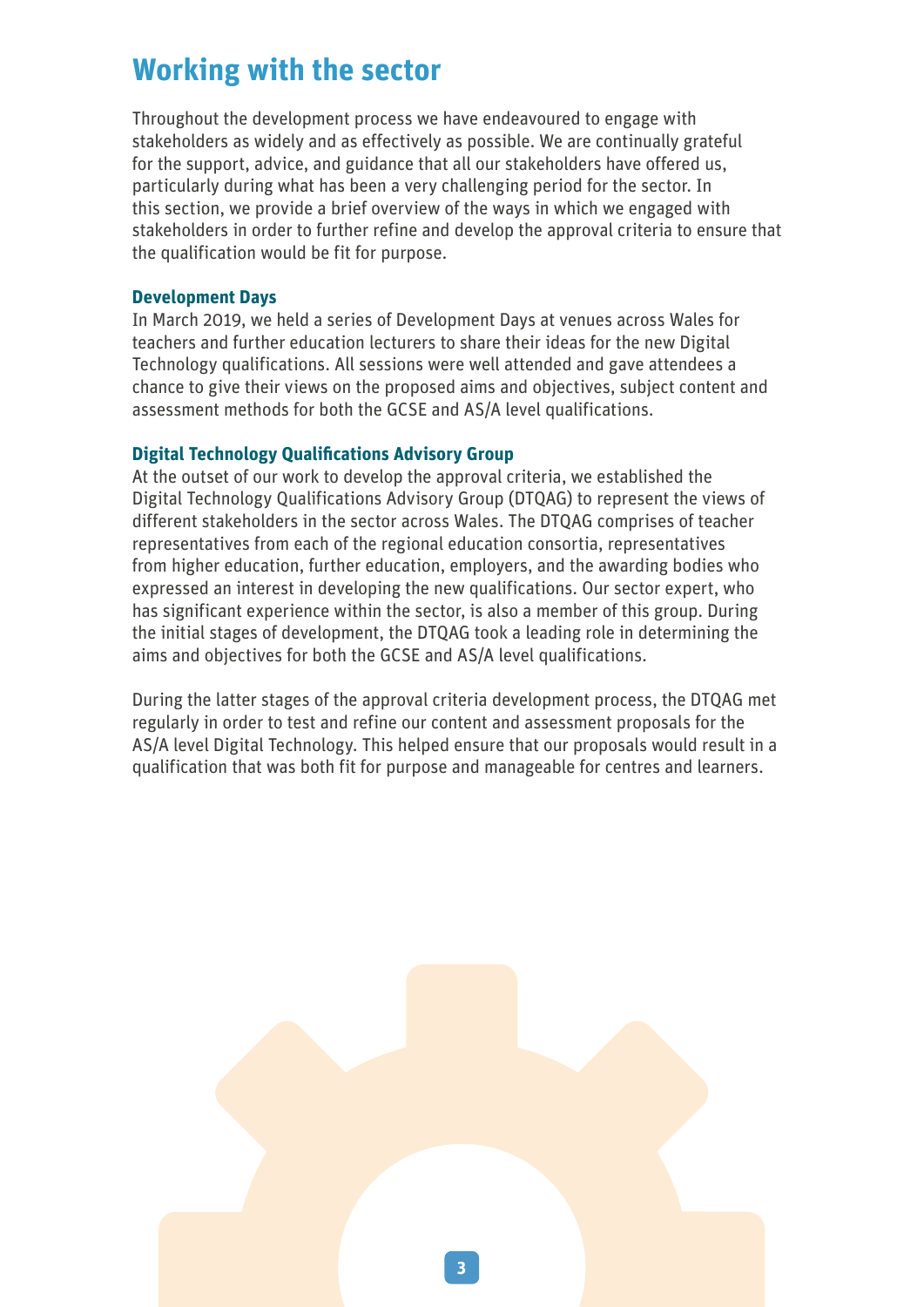#### **Initial engagement with centres**

Following the successful development of the GCSE Digital Technology approval criteria in May 2020, we focused on developing an initial outline of the AS/A level Digital Technology approval criteria that included the content suggested by stakeholders. Once we drew together the input we had received into a draft structure, we held a series of follow up structured discussions with teachers and further education lecturers who attended our Development Days, to gather their feedback on the initial outline of the approval criteria.

## **Survey on practical tasks in AS/A level Digital Technology**

As part of our development work for AS/A level Digital Technology, we invited stakeholders to participate in a **[survey](https://qualificationswales.org/media/6078/survey-on-practical-tasks-in-gce-as-a-level-digital-technology.pdf)** to gather their views on the practical tasks that should be available to learners undertaking the qualification. Teachers and lecturers from schools and colleges across Wales took the time to consider our proposals and share their ideas about the types of practical tasks that could be included in the non-examination assessment (NEA) units. In addition, we took this opportunity to update stakeholders, and seek feedback, on the proposed structure and content of the examined units.

## **Industry and employer engagement**

Our sector expert engaged with a range of employers in the creative digital sector, as well as representatives from higher education, to gather feedback on our proposals. This was done to ensure that the tasks outlined in the approval criteria were relevant to industry and higher education and that the skills required to undertake them were likely to support progression to higher education and/or employment.

## **Awarding body engagement**

We invited all recognised awarding bodies to express an interest in working with us to develop requirements for the new Digital Technology qualifications. We then met with the awarding bodies who expressed an interest, and invited them to the DTQAG meetings. Of those awarding bodies, only WJEC have continued to be actively involved in this work throughout the development process.

## **Final engagement on AS/A level Digital Technology approval criteria**

As part of our final phase of engagement work on the approval criteria for the AS/A level Digital Technology, we invited stakeholders to engage with us on an updated version of the approval criteria in October 2020. Stakeholders were provided with two forums through which they could provide feedback. The first being a pair of live webinars which included a summary of our refined proposals for the AS/A level Digital Technology as well as a question-and-answer session. Alongside the webinars, we also launched a **[feedback survey](https://qualificationswales.org/media/6494/as-a-level-digital-technology.pdf)** to allow those who wished to communicate their feedback in writing the opportunity to do so.

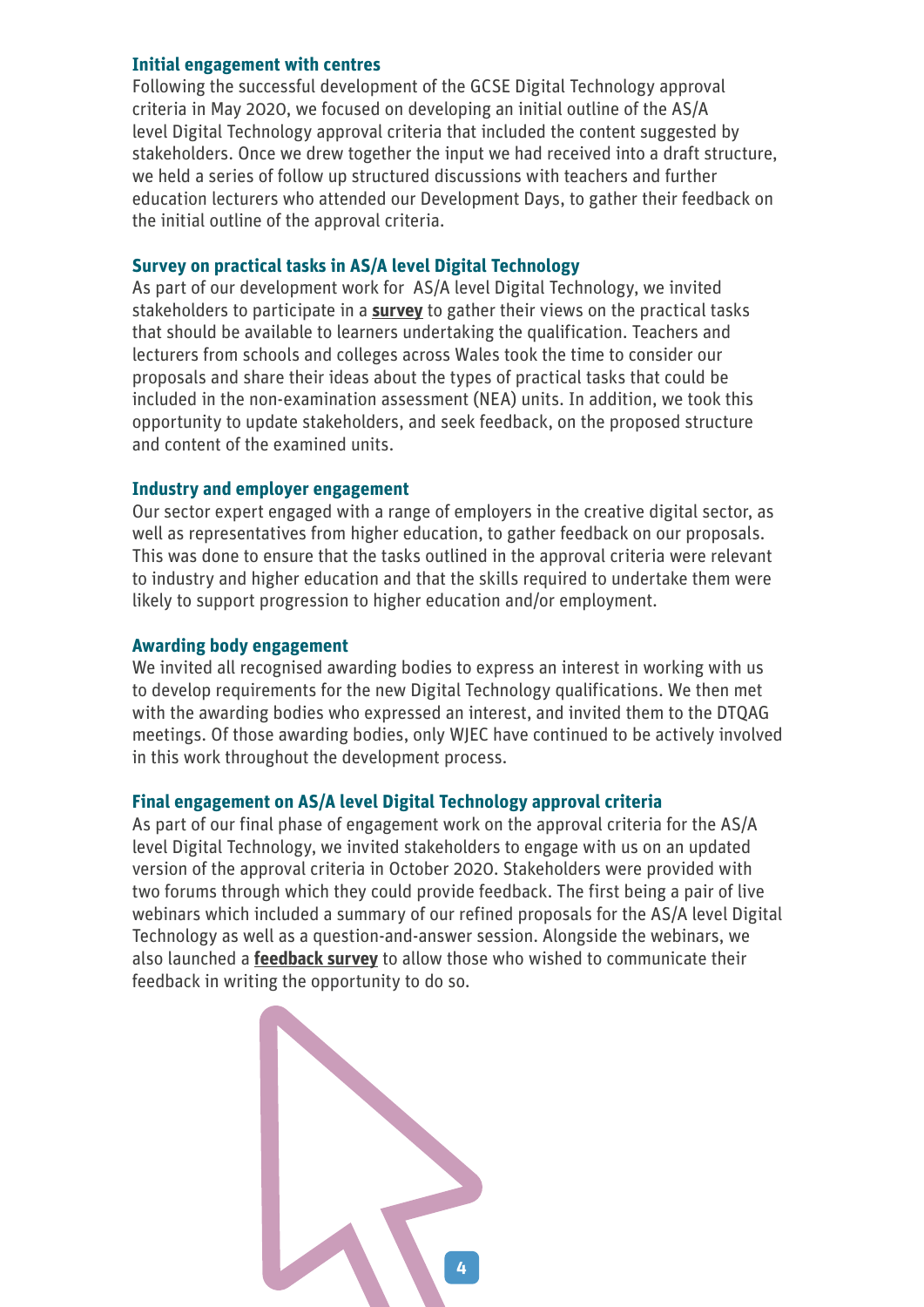# **Summary of our requirements**

**This section of the document provides an overview of how the input we received from stakeholders helped to shape the approval criteria for the AS/A level Digital Technology. We cover each of the four units separately.**

#### **AS Level Unit 1 – Innovation in Digital Technology**

The content of Unit 1 is intended to provide both an engaging entry point for learners who are new to Digital Technology, or an extension of areas covered by learners who took the GCSE Digital Technology. It will allow learners to explore a range of engaging topics, such as artificial intelligence, robotics and the life cycles of digital technologies.

The required topics for this unit have a tight focus on the theme of innovation, allowing an awarding body to develop a qualification which covers these areas in depth. This approach was received well by the DTQAG and those who responded to our surveys, who confirmed these topics were engaging and suitable for a qualification at this level.

Our engagement with stakeholders also showed us that the study of relevant legal, social, professional and ethical dimensions was important in developing an understanding of this subject area. Our approval criteria require that these are integrated with other unit topics, where relevant, both to support the manageability of this content and to ensure that it is highly relevant to learners' study.

The majority of respondents to our surveys agreed that the content for this unit is suitable for assessment by examination and, in keeping with the GCSE Digital Technology qualification, we require that it is also assessed on-screen. This approach to examination assessment was supported by stakeholders who responded to our surveys and by our DTQAG.

#### **AS Level Unit 2 – Creative Digital Practices**

The content of Unit 2 is designed to allow learners to demonstrate their creative skills, including extending those which learners may have covered in GCSE Digital Technology. We asked stakeholders throughout the development process for their views on the skills that learners should demonstrate in this unit.

Stakeholders told us that they would value a practical task which offered learners the freedom to produce a diverse range of digital products. Our requirement that the practical task requires learners to develop a video game should allow for reliable assessment judgements to be made whilst providing opportunities for learners to create a wide spectrum of outcomes. This requirement should also allow learners to exhibit the vast majority of the skills suggested by stakeholders for a qualification of this type.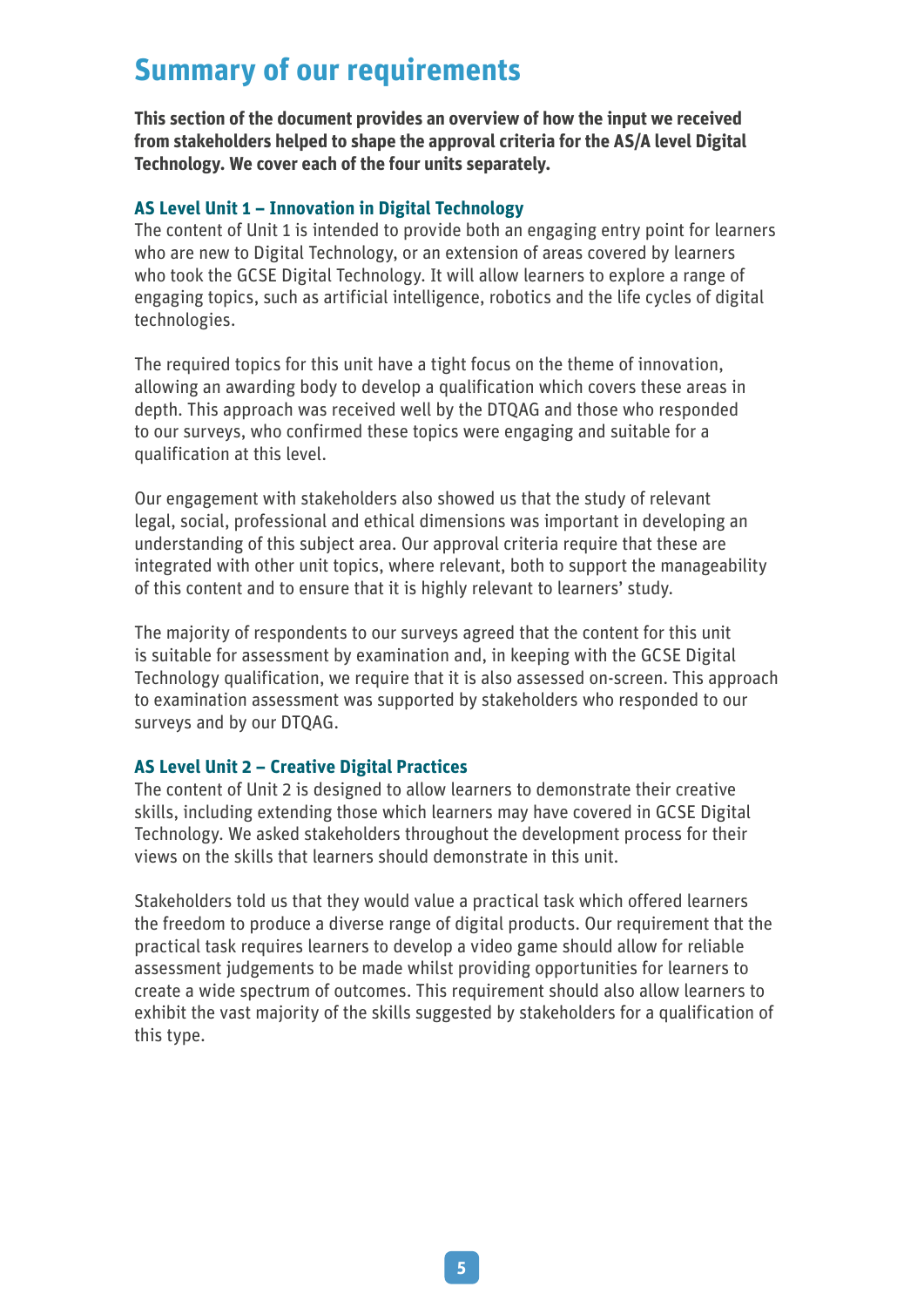#### **A2 Level Unit 3 – Connected Systems**

The focus of this unit it to provide learners with the opportunity to develop their knowledge and understanding of contemporary data practices, digital technology networks and cyber security. As with Unit 1, we outline a small range of required topics, which will allow an awarding body to develop detailed content in the specification, and learners to develop a deeper understanding of those topics. Throughout the development process, stakeholders responded positively to the content for Unit 3, noting that the unit included up-to-date and relevant content.

Stakeholders also identified the opportunity for this qualification to support progression into a wide range of subject areas by developing learners' ability to engage with concepts in digital technology through extended responses. This requirement features in our criteria for this unit and also allows learners to demonstrate their progression from AS level.

The majority of respondents to our surveys agreed that the content for this unit is suitable for assessment by on-screen examination.

## **A2 Level Unit 4 – Digital Solutions**

Stakeholders told us that the qualification should aim to develop learners' ability to identify and develop solutions to problems and issues, which is the focus of this unit. We also asked stakeholders about the format such solutions could take, and databases were the most cited response. We continued to engage with stakeholders about this suggestion and found that it could be a suitable basis for this unit and that there were opportunities to incorporate web design into such a task, which was another suggestion that stakeholders offered us. In addition, learners will be required to use relevant project management skills throughout the development of their digital solution, enhancing the validity and currency of this task.

On the question of whether learners should use a brief provided by an awarding body as the basis for this task, our stakeholders were divided. However, a significant portion of responses made compelling arguments about the benefits of the task remaining flexible, to allow for a wide range of candidate responses. Our approval criteria therefore require that learners investigate realistic problems, which allows engagement with real organisations, where appropriate.

**6**